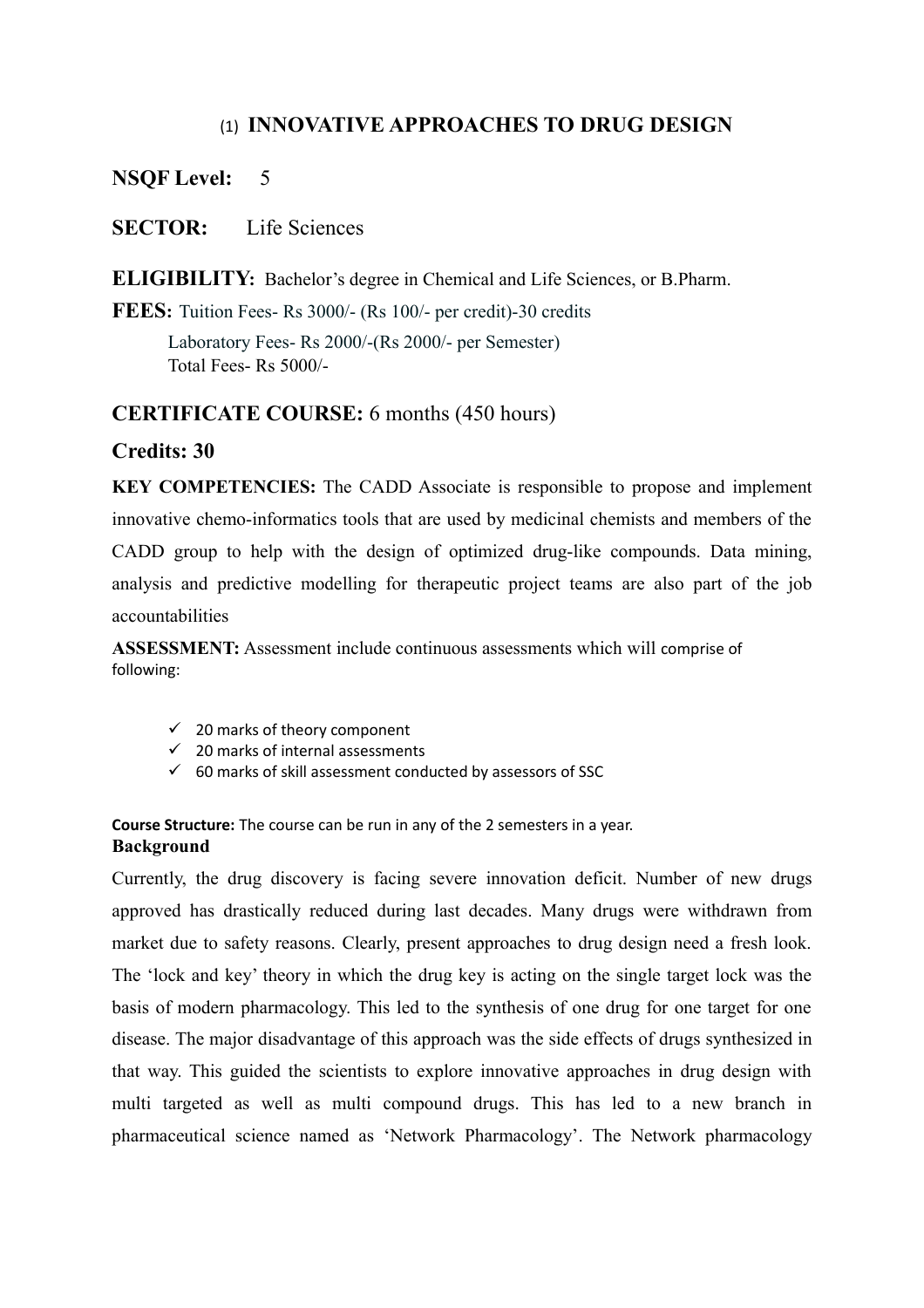utilizes the advancements in computational biology and systems biology to generate networks of interaction of drugs and their molecular targets.

Indian traditional system of medicine Ayurveda practices herbal formulations for thousands of years. But the exact mechanisms of action of these drugs are not explored much. In this scenario, the integration of drug discovery and bioinformatics with network pharmacology approach will give new perspective and larger acceptance to Ayurveda. These innovative approaches can also enrich modern pharmacology with new drug scaffolds, leads and methods for rational formulation design based on traditional knowledge systems like Ayurveda.

**Objectives**: The objectives of the course are –

- To make students learn the science and art of "Drug Designing"
- To make students learn to design and interpret the results of herbal formulations
- To have hands on experience with the advanced computational tools available for identifying drug-biomolecule interactions.
- To integrate diverse information into discovery knowledge by exploiting the advantages of integration of drug discovery and bioinformatics with network pharmacology approach

The course has been planned to have both theory and computational lab components. Theory modules of 150 hrs duration each will cover the lectures on Basics of Drug action mechanism, theories of drug-receptor interactions, introduction to fundamental concepts behind the molecular modeling software, structure activity relationship of drug & drug like molecules, molecular docking techniques and logic behind the Drug designing.

**Structure:** This course is designed for the students having Bachelor degree in any science streams like, biology, chemistry, biotechnology, microbiology, pharmacy, who aspire to make a career in the areas of Research and Development of pharmaceutical sciences with an aim to introduce them at an early stage to the modern concept of Drug Designing and the computational tools available. Students who have completed second year of Bachelor degree may be permitted to enroll as an 'add-on' course.

The course will also be suitable for entry level R&D scientists for training them to use computer based methods of research in Pharmaceutical and Agrochemical Industries.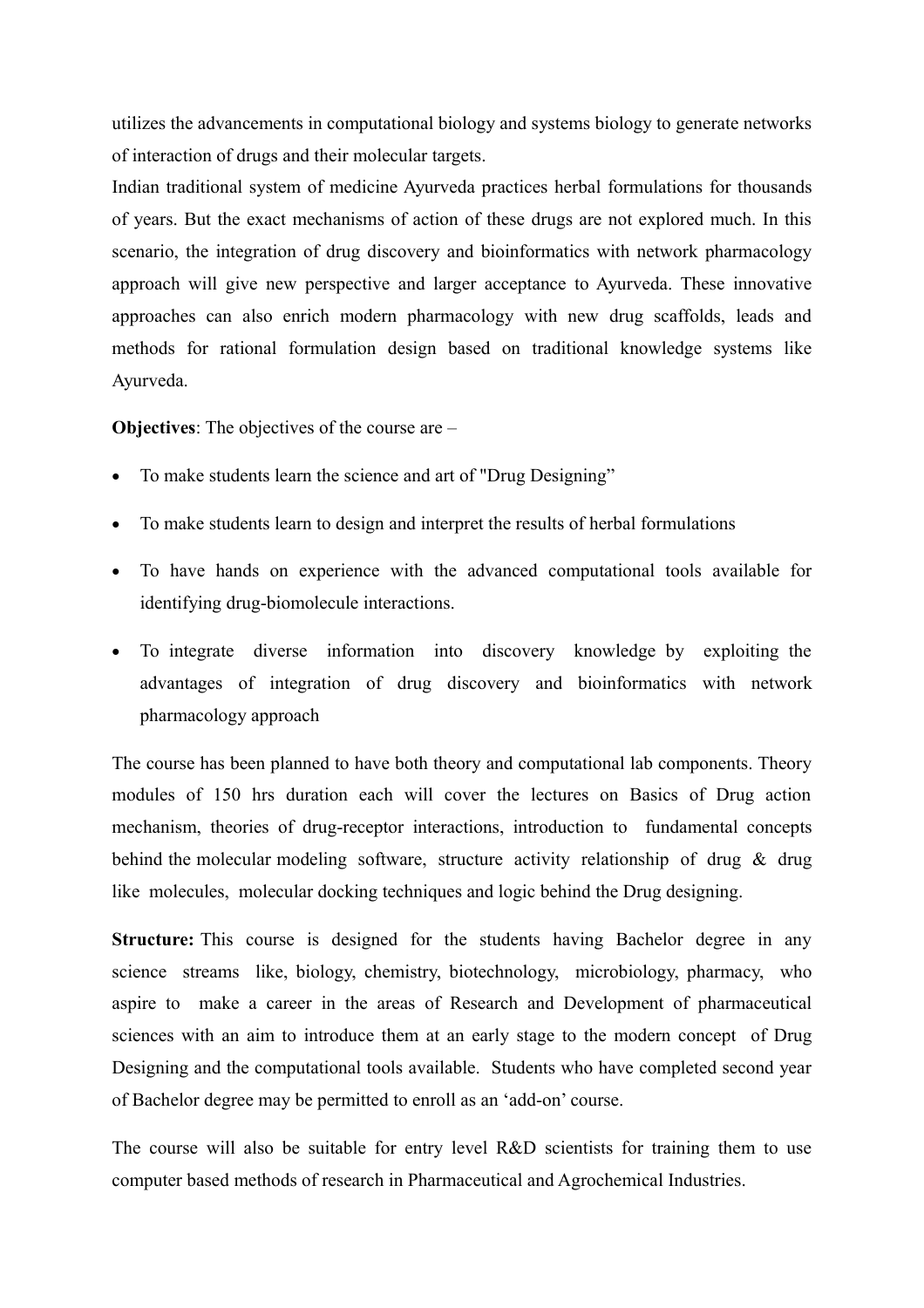#### **Contents:**

- 1. Introduction to pharmaceutical sciences
- 2. Introduction to Ayurveda and Herbal medicine
- 3. Introduction to safety pharmacology
- 4. Introduction to Drug Design, Discovery and Development
- 5. Current methods of drug design and their limitations
- 6. Computational biology and its applications in drug design
- 7. Network Pharmacology and its scope
- 8. Databases to identify bio actives of medicinal plants
- 9. Tools and software to identify known molecular targets
- 10. Tools and software to predict molecular targets
- 11. Tools and software to identify and predict diseases with molecular targets
- 12. Tools and software to generate networks
- 13. Tools and software to analyze the generated networks
- 14. Molecular docking studies
- 15. Exploring Network pharmacology to study Ayurveda
- 16. Network pharmacology to study Ayurvedic formulations
- 17. Innovative approach for multi targeted, multi compound formulation design
- 18. Seminar, Review and Analysis

### **Hands on Practical (300 hours)**

#### **Major equipment and facilities required:**

- 1. Computer Lab with Networking
- 2. Multinode Cluster parallel computing